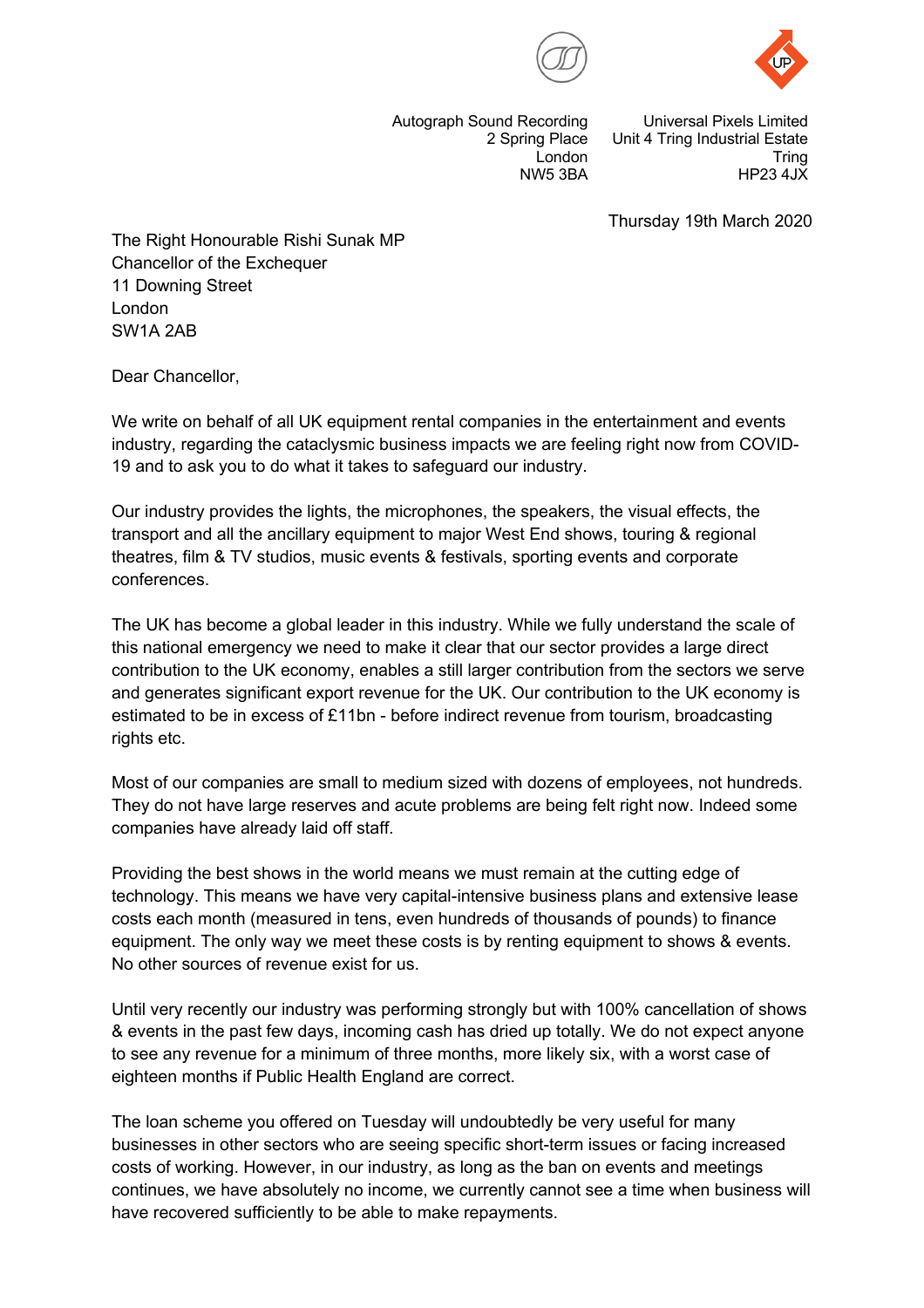It would be both commercially unwise and morally questionable for any of our businesses to accept loans knowing that we

have no means to repay. Indeed, we probably would not pass the going-concern test, obliging us to wind up our companies.

It's crucial that policy for the leisure and cultural sectors - where revenues have fallen precipitously to zero - takes full account of the needs of smaller capital-intensive companies like ours. Our fear is that we will be overlooked as we fall into the cracks between sector aid packages.

Our plea is that you ensure that the very specific needs of our sector, as defined by Standard Industrial Classifications (see appendix) are taken account of in any aid package.

Two specific initiatives could help.

First, most, if not all the rental companies, have ongoing lease agreements for their equipment and will struggle massively to honour the pre-arranged repayment schedules they are contracted to fulfill, An amnesty on repayments, similar to that being offered to mortgage holders, could be the difference between continuation or failure.

Second, rather than loans, we urge consideration of cash grants from the government in exchange for equity stakes in our companies - when the crisis is over we would aim to buy out the state's interest in our companies, effectively a much smaller scale version of the bank bail-out of 2008. This partial nationalisation of our sector would be unwelcome (we are an industry of entrepreneurs), but preferable to closure, with all the consequences for our staff, for the cultural and other organisations we serve, for the UK economy and for its cultural life.

We implore an urgent response - we are talking days not weeks for survival.

This letter is being copied to Caroline Dineage, the arts minister at DCMS, and to our constituency MPs.

Yours Sincerely

Oliver Luff Director, Universal Pixels Terry Jardine Director, Autograph Sound Recording



And with the support of: